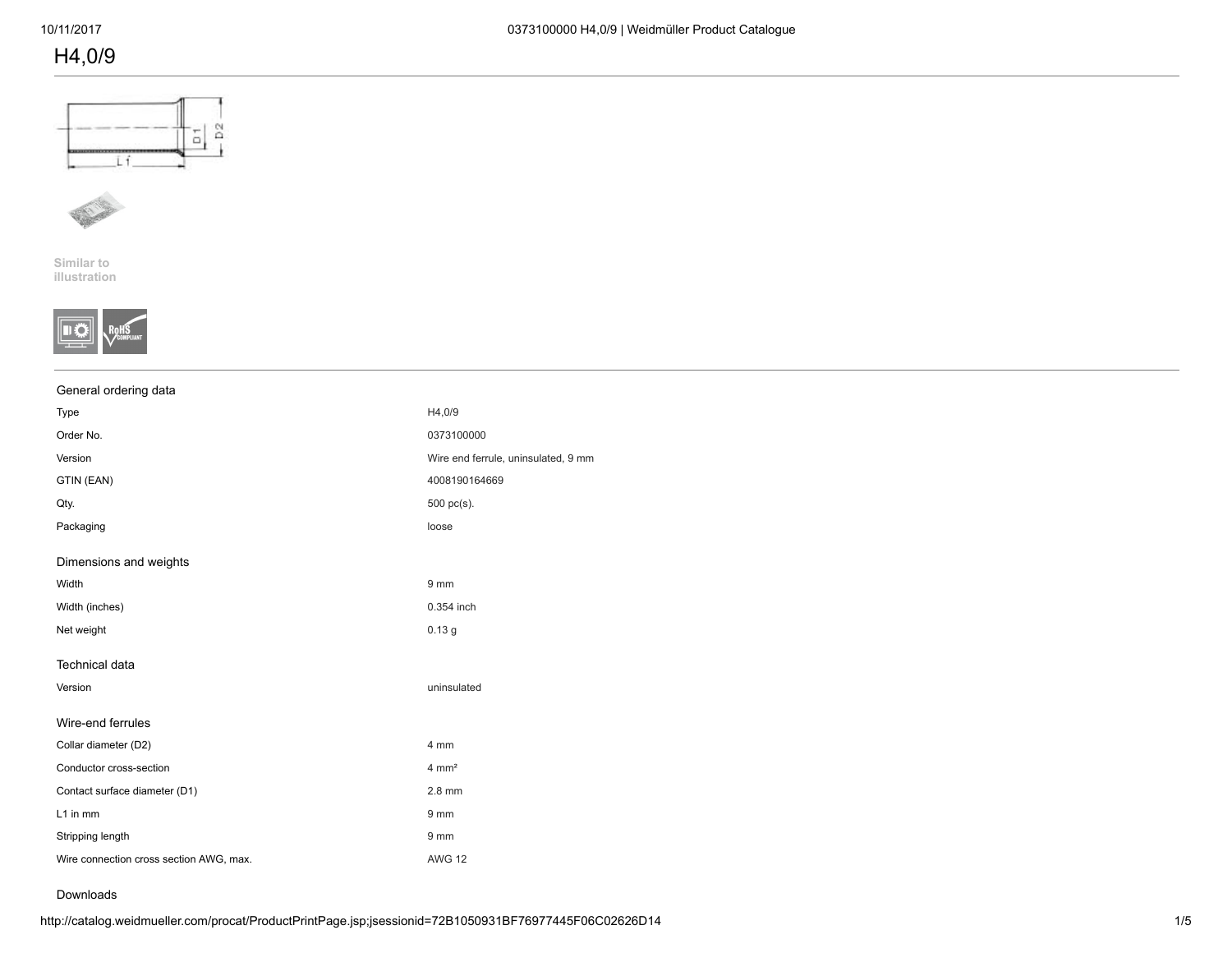| 10/11/2017 | 0373100000 H4,0/9   Weidmüller Product Catalogue |
|------------|--------------------------------------------------|
|            |                                                  |

| Brochure/Catalogue      | CAT 6 TOOLS 15/16 EN     |
|-------------------------|--------------------------|
| <b>Engineering Data</b> | EPLAN, WSCAD, Zuken E3.S |
| Classifications         |                          |
| <b>ETIM 3.0</b>         | EC000005                 |
| <b>ETIM 4.0</b>         | EC000005                 |
| <b>ETIM 5.0</b>         | EC000005                 |
| <b>ETIM 6.0</b>         | EC000005                 |
| <b>UNSPSC</b>           | 31-16-31-02              |
| eClass 5.1              | 27-40-02-01              |
| eClass 6.2              | 27-40-02-01              |
| eClass 7.1              | 27-40-02-01              |
| eClass 8.1              | 27-40-02-01              |
| eClass 9.0              | 27-40-02-01              |
| eClass 9.1              | 27-40-02-01              |

#### Approvals

Approvals



ROHS Conform

## Related products:

| --                 |                   |         |
|--------------------|-------------------|---------|
| <b>STATE STATE</b> | <b>STATISTICS</b> |         |
| <b>STATISTICS</b>  | 33                | -3<br>۷ |

Type: H0,34/5 Order No.: 1475640000 Description of article: Wire end ferrule without plastic collar Version: Wire end ferrule, uninsulated, 8 mm

[PDF data sheet](javascript:openDatasheetDownload() [Add to Inquiry List](javascript:wow_add_catalog_article( )

Type: H0,25/5 Order No.: 9018910000 Description of article: Wire end ferrule without plastic collar

Version: Wire end ferrule, uninsulated, 5 mm

[PDF data sheet](javascript:openDatasheetDownload() [Add to Inquiry List](javascript:wow_add_catalog_article( )

http://catalog.weidmueller.com/procat/ProductPrintPage.jsp;jsessionid=72B1050931BF76977445F06C02626D14 2/5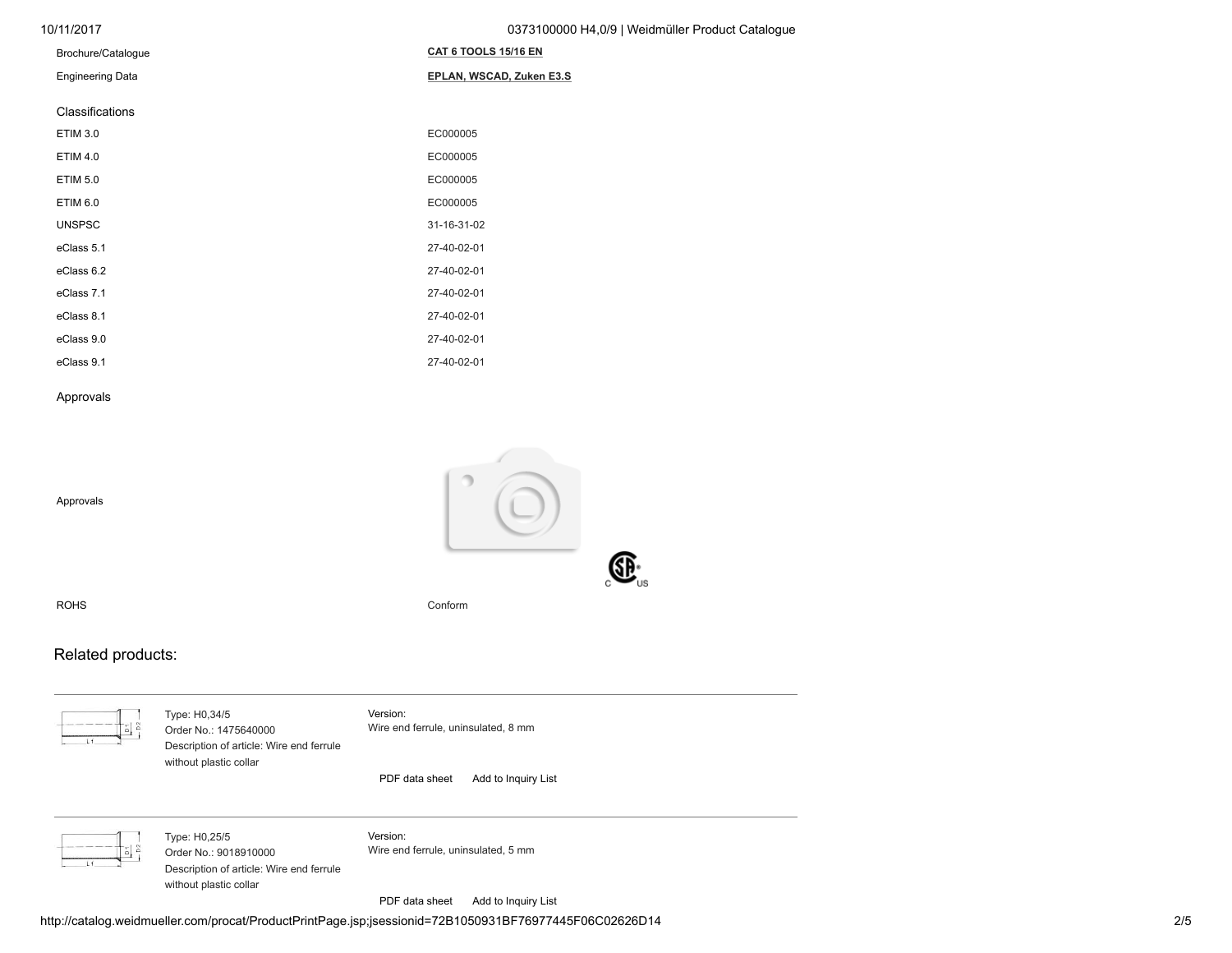### 10/11/2017 0373100000 H4,0/9 | Weidmüller Product Catalogue

| Type: H0,5/6<br>Order No.: 0282600000<br>Description of article: Wire end ferrule<br>without plastic collar   | Version:<br>Wire end ferrule, uninsulated, 6 mm<br>PDF data sheet<br>Add to Inquiry List  |  |
|---------------------------------------------------------------------------------------------------------------|-------------------------------------------------------------------------------------------|--|
| Type: H0,5/10<br>Order No.: 9004050000<br>Description of article: Wire end ferrule<br>without plastic collar  | Version:<br>Wire end ferrule, uninsulated, 10 mm<br>PDF data sheet<br>Add to Inquiry List |  |
| Type: H0,75/6<br>Order No.: 0282700000<br>Description of article: Wire end ferrule<br>without plastic collar  | Version:<br>Wire end ferrule, uninsulated, 6 mm<br>PDF data sheet<br>Add to Inquiry List  |  |
| Type: H0,75/10<br>Order No.: 0542500000<br>Description of article: Wire end ferrule<br>without plastic collar | Version:<br>Wire end ferrule, uninsulated, 10 mm<br>PDF data sheet<br>Add to Inquiry List |  |
| Type: H1,0/6<br>Order No.: 0372600000<br>Description of article: Wire end ferrule<br>without plastic collar   | Version:<br>Wire end ferrule, uninsulated, 6 mm<br>PDF data sheet<br>Add to Inquiry List  |  |
| Type: H1,0/10<br>Order No.: 0282800000<br>Description of article: Wire end ferrule<br>without plastic collar  | Version:<br>Wire end ferrule, uninsulated, 10 mm<br>PDF data sheet Add to Inquiry List    |  |
| Type: H1,5/7<br>Order No.: 0372700000<br>Description of article: Wire end ferrule<br>without plastic collar   | Version:<br>Wire end ferrule, uninsulated, 7 mm<br>PDF data sheet<br>Add to Inquiry List  |  |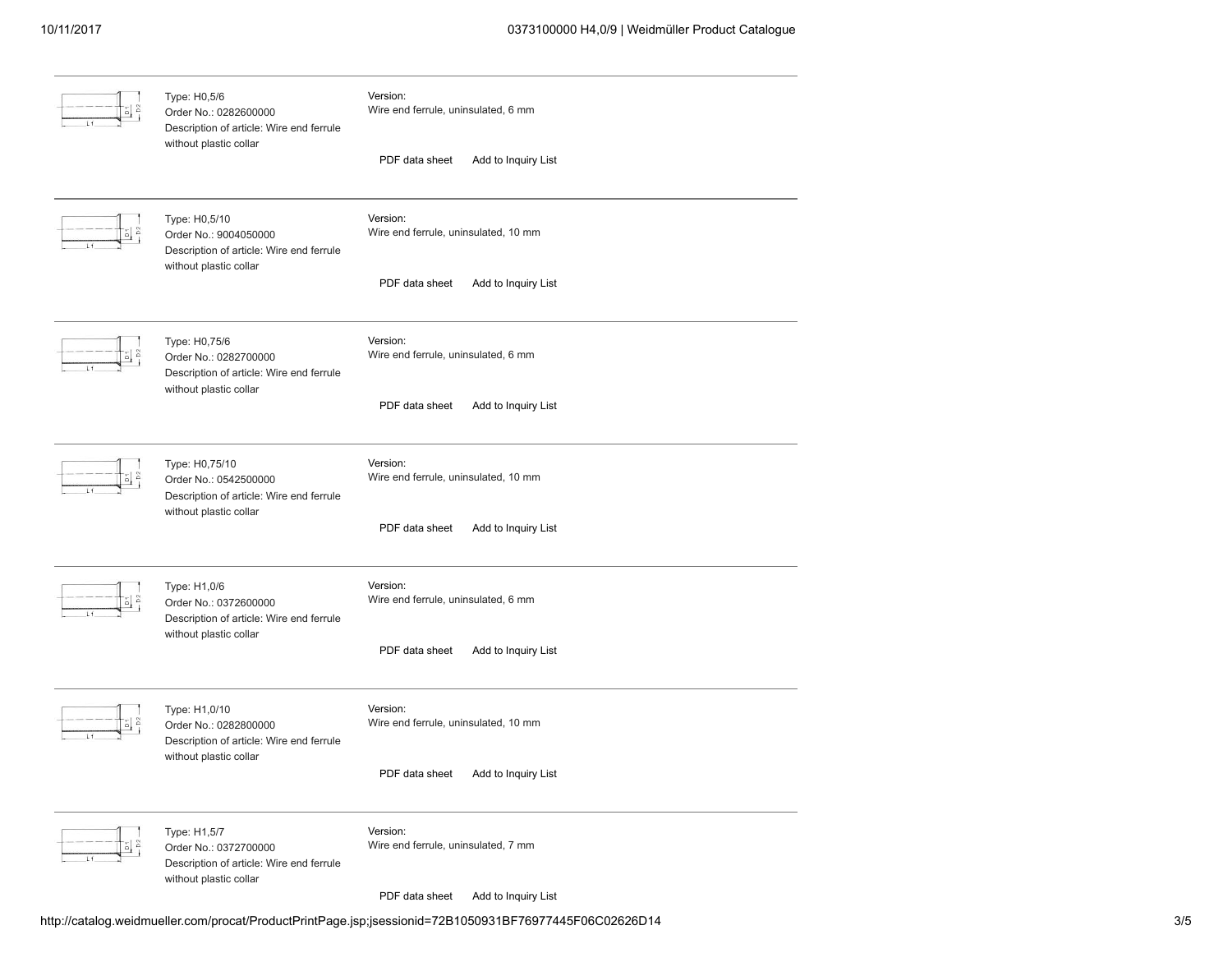### 10/11/2017 0373100000 H4,0/9 | Weidmüller Product Catalogue

| Type: H1,5/10<br>Order No.: 0186500000<br>Description of article: Wire end ferrule<br>without plastic collar | Version:<br>Wire end ferrule, uninsulated, 10 mm |  |
|--------------------------------------------------------------------------------------------------------------|--------------------------------------------------|--|
|                                                                                                              | PDF data sheet<br>Add to Inquiry List            |  |
| Type: H1,5/12<br>Order No.: 9004060000<br>Description of article: Wire end ferrule<br>without plastic collar | Version:<br>Wire end ferrule, uninsulated, 12 mm |  |
|                                                                                                              | PDF data sheet<br>Add to Inquiry List            |  |
| Type: H1,5/18<br>Order No.: 9004070000<br>Description of article: Wire end ferrule<br>without plastic collar | Version:<br>Wire end ferrule, uninsulated, 18 mm |  |
|                                                                                                              | PDF data sheet<br>Add to Inquiry List            |  |
| Type: H2,5/7<br>Order No.: 0373000000<br>Description of article: Wire end ferrule<br>without plastic collar  | Version:<br>Wire end ferrule, uninsulated, 7 mm  |  |
|                                                                                                              | Add to Inquiry List<br>PDF data sheet            |  |
| Type: H2,5/10<br>Order No.: 9004080000<br>Description of article: Wire end ferrule<br>without plastic collar | Version:<br>Wire end ferrule, uninsulated, 10 mm |  |
|                                                                                                              | Add to Inquiry List<br>PDF data sheet            |  |
| Type: H2,5/12<br>Order No.: 0186100000<br>Description of article: Wire end ferrule<br>without plastic collar | Version:<br>Wire end ferrule, uninsulated, 12 mm |  |
|                                                                                                              | PDF data sheet<br>Add to Inquiry List            |  |
| Type: H2,5/18<br>Order No.: 9004090000<br>Description of article: Wire end ferrule<br>without plastic collar | Version:<br>Wire end ferrule, uninsulated, 18 mm |  |
|                                                                                                              | PDF data sheet<br>Add to Inquiry List            |  |